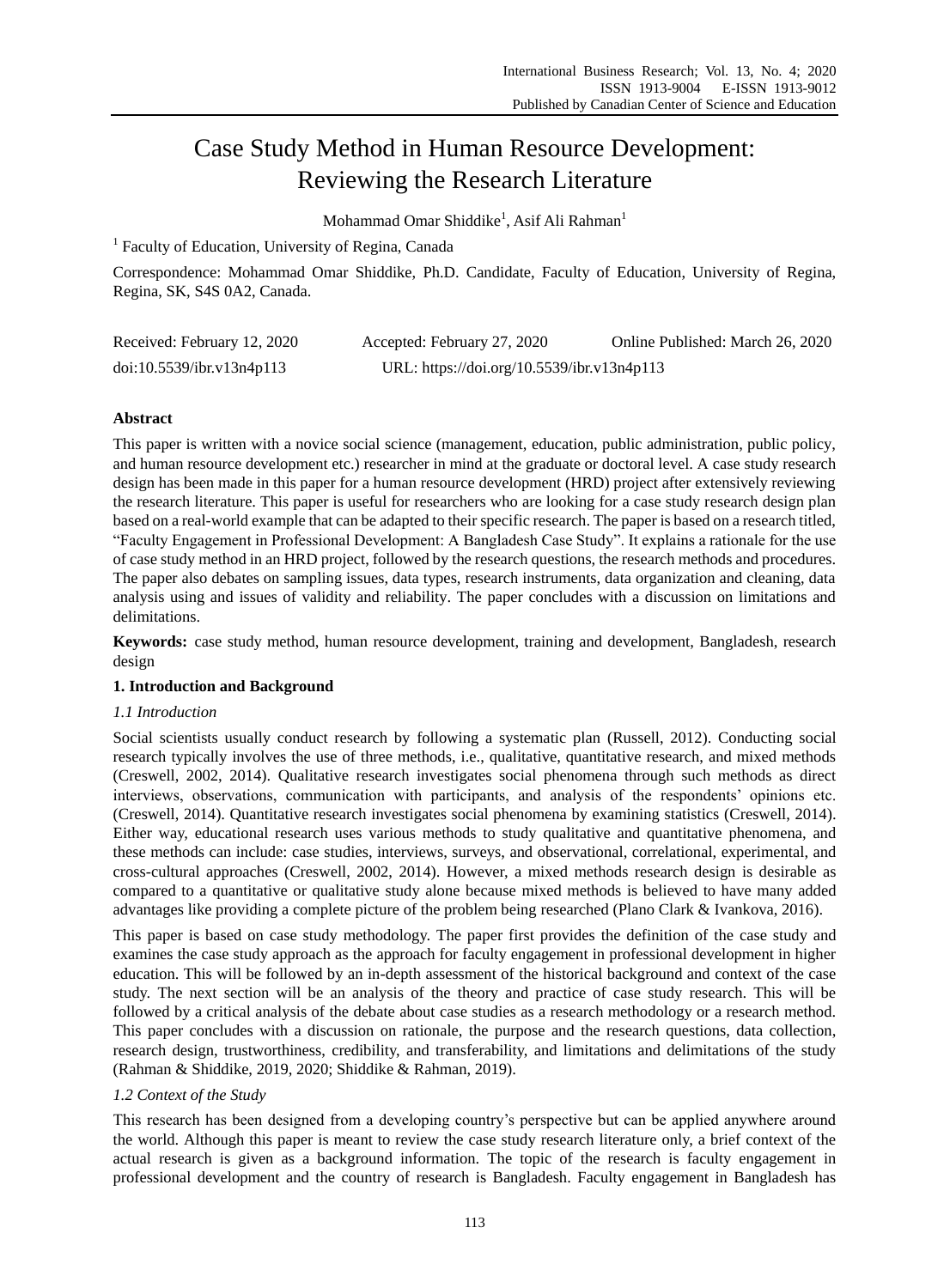been an issue since the birth of the country in 1971. Since 1971, Bangladeshi higher education institutions have been culturally developed in such a way that faculty is motivated to engage in partisan politics instead of professional development. Recruitment, promotions, and rewards are based on the political inclinations of the faculty and interest groups prevalent in the respective educational institutions. This results in the creation of an organizational culture where everything revolves around power and politics. Professionalism, a strive for knowledge, a motivation to increase the quality of teaching, an obligation to produce research papers, and an interest to participate in seminars and conferences etc. take a back seat.

The research study, is conducted in Dhaka (the capital city of Bangladesh) and adopts a case study approach in primary data collection. 20 faculty members of University of Dhaka are interviewed for qualitative data collection of the case study (which is University of Dhaka).

# *1.3 Research Problem*

Faculty in the higher education institutions of Bangladesh are in teaching profession but they lack professionalism and there is a deficiency of professionalization. Where profession in this case can be defined in terms of teaching as a profession, professionalism can be defined in terms of the ethical and moral code of conduct through which the profession is being run and professionalization can be understood in terms of the implementation of professionalism. In Bangladesh, there is a need to encourage faculty to participate in productive activities like publications, workshops, and seminars etc. thus engaging them in professional development. Research problem can be further explained as follows:

- 1. University faculty members often turn to the teaching based on their academic performance, but they may not have formal teaching qualifications or any professional development training. Higher education institutions need to engage faculty in professional development activities such as training, workshops, conferences, and seminars etc.
- 2. Faculty has a tendency to teach from an orthodox and obsolete mindset in the way that they were taught, with the inherent flaws of outdated teaching, learning, and assessment practices [\(Ahmed & Iqbal, 2018;](#page-8-0) [Barman & Ray, 2011\)](#page-9-2). [Akareem and Hossain \(2016\)](#page-8-1) argued that university teaching is at times characterised by unclear expectations and poor alignment among learning objectives, assessment, and course outcomes. Moreover, many assessment processes and practices do not access students' deeper understanding and analysis, and as a result, the assessment processes fail to encourage students to engage in active, deeper, and independent reflection.
- 3. Faculty in Bangladesh is deeply involved in partisan politics [\(Shiddike, 2019\)](#page-10-5). There is a culture where decision making is based on politics and there is no focus on professional development (Hossain & Khan[, 2014;](#page-9-3) [Shuva & Taisir, 2016\)](#page-10-6). This is resulting in deteriorating quality of education and a lack of faculty engagement in professional development [\(Badruzzaman & Mian, 2015\)](#page-8-2).
- 4. Teaching requires research and constant study. It necessitates the faculty to continuously update their knowledge and experience and contribute intellectually in society and academia [\(Ahmed & Iqbal, 2018;](#page-8-0) [Barman & Ray, 2011\)](#page-9-2). Only then, the faculty can engage with academic research based on current societal phenomena and focus on contemporary global issues. It would be logical to say that without faculty engagement in professional development and keeping in touch with world class researchers, the quality of academic research and classroom teaching could be questionable.
- 5. A lack of availability of faculty professional development activities are a barrier for faculty to enhance their professionalism, that may also lead to a lack of student engagement in their academic activities [\(Ahmed & Iqbal, 2018;](#page-8-0) [Shiddike, 2019;](#page-10-5) [Shiddike & Rahman, 2019;](#page-10-4) [Shuva & Taisir, 2016\)](#page-10-6).
- 6. One of the problems that Bangladeshi higher education faces is the lack of interaction and networking among faculty members. A focus on faculty engagement in professional development could give the faculty a chance to collaborate and network among each other in professional activities [\(Ahmed & Iqbal,](#page-8-0)  [2018;](#page-8-0) [Behari-Leak, 2017\)](#page-9-4).

## *1.4 The Significance of the Study*

This study is significant in shaping the direction of Bangladeshi post-secondary faculty engagement in professional development, and is useful for various stakeholders in higher education. In addition, international stakeholders that provide various professional development platforms for the faculty, such as the Higher Education Quality Enhancement Project (HEQEP), will be able to address the loopholes in their programs thus making professional development more effective.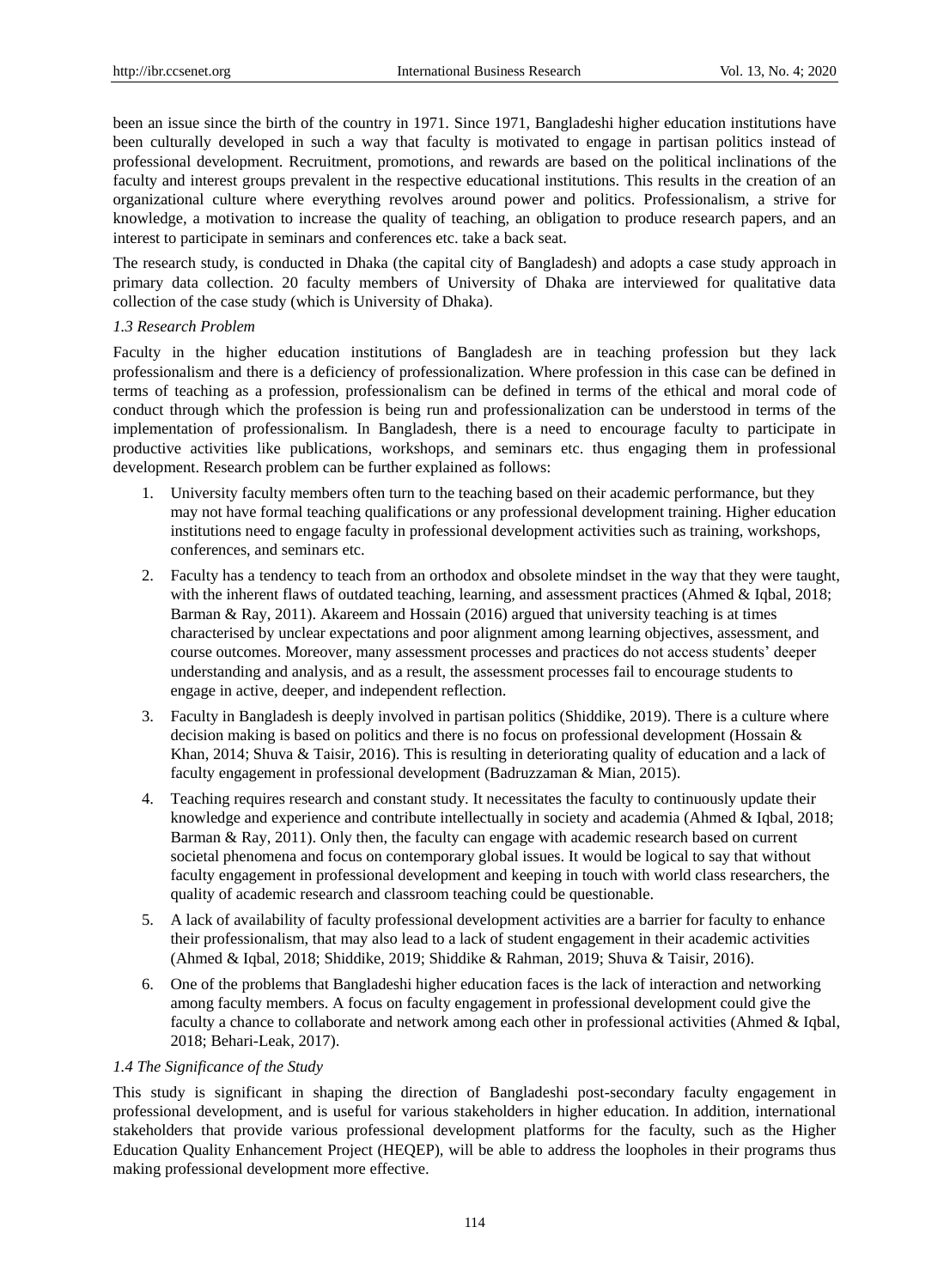Bangladesh is one of the world's most populous countries, with a population of over 20 million people. In addition, the country struggles with the problem of persistent poverty. The country needs a skilled, productive, and active workforce to sustain socio-economic development and alleviate poverty levels [\(Sarker et al., 2013\)](#page-10-7). Professional faculty with state-of-the-art teaching tools and world class research can be an asset for the economic development of Bangladesh. Therefore, the government, the education sector, and the other stakeholders would realize the significance and challenges of faculty engagement in professional development [\(Sarker & Hossain,](#page-10-8)  [2016\)](#page-10-8). By implementing relevant measures, higher education institutions will help yield the benefits of the practice, both for the students and the country at large. Notably, the flourishing of areas such as the health sector, the corporate sector, the economy, the infrastructure, and the technology heavily relies on the academic foundation of the human resources. It is therefore, crucial that university faculty acquires the skills needed to generate a superior, qualified, and productive workforce through professional development [\(Nahar, Hossain, &](#page-10-9)  [Tazmeen, 2018;](#page-10-9) [University Grants Commission \(UGC\), 2018\)](#page-11-0).

## **2. Case Study and Research Plan**

#### *2.1 Definition of the Case Study*

A case study is a form of research used for data collection that is popular in sociological research, particularly in examining phenomena requiring in-depth explanations [\(Gerring, 2017;](#page-9-5) [Merriam, 2009;](#page-10-10) [Swanborn, 2010\)](#page-11-1). A case study may be defined in a variety of ways, such as:

[Yin \(2009\)](#page-11-2) stated that "A case study is an empirical inquiry which investigates a contemporary phenomenon in its real-life context, when the boundaries between the phenomenon and the context are not clearly evident and in which multiple sources are used" (p. 23). [Yin \(2014\)](#page-11-3) also posited that a "case study is an empirical inquiry that investigates a contemporary phenomenon in depth and within its real-life context, especially when the boundaries between phenomenon and context are not clearly evident" (p. 18).

According to [Gerring \(2017\)](#page-9-5) "Case studies, in which the researcher explores a single entity or phenomenon (the case), bounded by time and activity (a programme, event, process, institution, or social group) and collects detailed information by using a variety of data collecting procedures during a sustained period of time" (p. 12). [Stake \(2000\)](#page-11-4) stated that a "case study is both the process of learning about the case and the product of our learning" (p. 237), and also mentioned that a "case study is the study of the particular and complexity of a single case" (p. 6), whereas [Simons \(2009\)](#page-11-5) defined the case study as being used for "…a phenomenon of some sort occurring in a bounded context" (p. 25).

In essence, case studies help in unravelling complex situations within a given environment by thoroughly analyzing the prevailing variables [\(Crowe et al., 2011\)](#page-9-6). As such, case study research bases its answers on the questions "how" and "why" [\(Yin, 2017\)](#page-11-6). Formulating responses for such types of questions provides the researcher with an understanding of certain phenomena, particularly those that are based on broad issues. In essence, a case study can provide a thorough understanding of a given phenomenon that answers not only the how and why questions, but also specifies the development of desired outcomes [\(Yin, 2017\)](#page-11-6). This means that case studies may approach and offer specific answers to a given problem that will be applicable in addressing the issue under investigation.

#### *2.2 History and Background of the Case Study*

Case study is not a new approach for conducting research. Case study has been used for centuries across a number of disciplines such as education, social sciences, business law, and health, among others [\(Crowe et al.,](#page-9-6)  [2011;](#page-9-6) [Gerring, 2017\)](#page-9-5). As a method, it is widely believed that the case study was first introduced into the social sciences by Frederic Le Play in 1829. In developing this method, Le Play's idea was to become a field worker living with a family for some time, collecting data on the family members' attitudes, interactions, expenditures, and physical possessions, among others (*[Encyclopedia of Case Study Research](#page-9-7)*, 2010). Following this method of data collection through field research, Le Play invented the concept of case study research. His findings and use of case study research can be found in his seminal work in his book *European Workers*, published in 1855.

Further development of the case study method occurred in the 20th century. After case study started being applied in disciplines such as sociology, psychology, and anthropology. The creation of the new approach was done on the basis of case studies in these fields. Examples of such an approach can be found in the works of sociologists Barney Glaser and Anselm Strauss, who published "*The Discovery of Grounded Theory: Strategies for Qualitative Research"* in 1967. Glaser and Strauss argued that there was a need to move from data to theory, wherein contextualized approaches could be developed. After Glaser and Strauss's contextualization of this theory, other significant developments were that previously case study was being used as a qualitative approach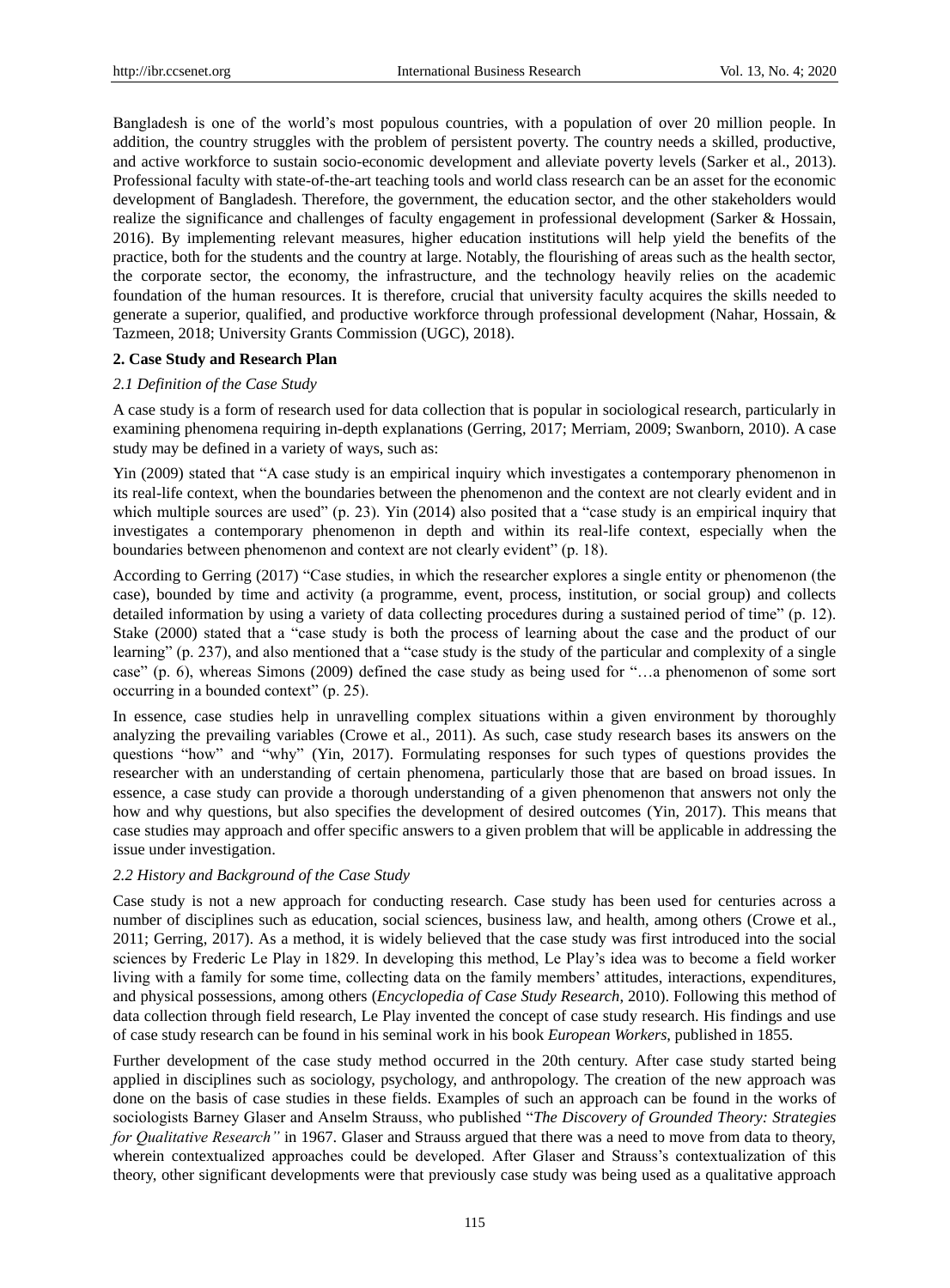only but then scholars started to use the case study as a quantitative approach by the introduction of hypothesis. In short, it would be logical to say that case studies emerged to solve problems, and later evolved to quantify or synthesize subjective and ambiguous facts in order to facilitate better decision-making in the future [\(Abou-Elgheit, 2014\)](#page-8-3).

Further, contemporary case study has undergone substantial methodological changes. The evolution from case studies' historical foundations to contemporary use has resulted in a pragmatic and flexible research approach which is capable of providing an exhaustive understanding of a diverse range of issues across a number of disciplines (Harrison et al., 2017). To this extent, the evolution of the case study methodology over time has resulted in a research technique that has broadened the understanding of its applications across various disciplines [\(Johansson, 2003;](#page-10-11) [Yin, 2004\)](#page-11-7).

In addition, case study research can also be applied in teaching as a teaching tool. For example, in business education, case studies are used as a form of class discussion where a problem is given to the class and a discussion is carried out around it to find a solution. Similarly, in legal education, the case study method was developed by Christopher Columbus Langdell as a way to systematize and simplify legal education by focusing on previous case laws that furthered principles or doctrines [\(Yazan, 2015\)](#page-11-8). As a result, case study research has broadened the understanding of various phenomena, which has helped in coming up with answers to arising issues or problems.

## *2.3 Case Study: Research Methodology or Method?*

Case study methodology is a strategy of inquiry in which the researcher explores an event, activity, program, process, or people [\(Hyett, Kenny, & Dickson-Swift, 2014;](#page-9-8) [Merriam, 2009\)](#page-10-10). Cases are bounded by time and activity, and researchers collect detailed information using a variety of data collection procedures over a continued period of time [\(Yin, 2004\)](#page-11-7). [Yin \(2009\)](#page-11-2) also stated that unlike other qualitative research designs, case study has the advantage of amalgamating a diverse range of evidence sources, which may include documents, artifacts, interviews, and observations. [Yin \(2004\)](#page-11-7) stated that the researcher makes real-time observations and collects data in person instead of depending on secondary data in case study methodology.

[Creswell \(2002\)](#page-9-0) recommended using a case study approach for two scenarios. The first is when the problem being studied requires an exhaustive understanding of the case (here, the higher education system of Bangladesh). The second is when the study aims to understand "an event, activity, process, or people" in a particular situation [\(Creswell, 2002, p. 496\)](#page-9-0).

Moreover, [Swanborn \(2010\)](#page-11-1) mentioned that case study methodology can be considered as a form of research that analyzes a real-life phenomenon. There are two types of case study research methodology, which are: intensive and extensive research [\(Yin, 2017\)](#page-11-6). Intensive methodologies involve one case study, while extensive methodologies involve multiple case studies. The case study method can involve simply observing what can happen in the history of a participant or group of participants. In research, "the case study method has been defined as a contemporary phenomenon in a real-life context, mainly when the boundaries between the phenomenon and the context are not clearly evident" [\(Schell, 1992, p. 4\)](#page-10-12).

In this paper case study has been considered as a research methodology rather than research method. Research methodology incorporates an entire study and can include segments such as research questions and research objectives, and reasons for selecting specific research methods, research approaches, and choices of theoretical frameworks. One major feature of the case study research methodology is that different methods are combined with the purpose of illuminating a case from different angles, i.e., to triangulate by combining research methodologies [\(Harrison, Birks, GFranklin, & Mills, 2017;](#page-9-9) [Hyett et al., 2014;](#page-9-8) [Johansson, 2003;](#page-10-11) [Swanborn, 2010;](#page-11-1) [Tellis, 1997;](#page-11-9) [Widdowson, 2011\)](#page-11-10). This means that while the research method is a single method of inquiry, the case study methodology is a combination of various research methods used to explore a specific study area. These research methods can include simulations, correlational, experiments, historical interpretations, and logical arguments [\(Phelan, 2011;](#page-10-13) [Rahi, 2017\)](#page-10-14). This is exactly what is intended in this paper.

Knowledge of a research methodology can ensure that a researcher develops a candid critique or analysis in a specific study area [\(Swanborn, 2010\)](#page-11-1). Given this, a proper research methodology (in this case a case study approach) is spread across a chosen topic area and is not limited only to the methodological section [\(Swanborn,](#page-11-1)  [2010\)](#page-11-1). On the other hand, if case study is considered as a method, a researcher has to consider if the research method would answer the research questions and if the research method is appropriate for the participants. For example, [Hyett et al. \(2014\)](#page-9-8) established that case study research methods miss methodological details and often utilize small samples of no more than three people or phenomenon. This is in contrast to case study methodology, which requires consistency in the design, description, and focus on the case [\(Patton, 2002;](#page-10-15) [Stake, 2000\)](#page-11-4). In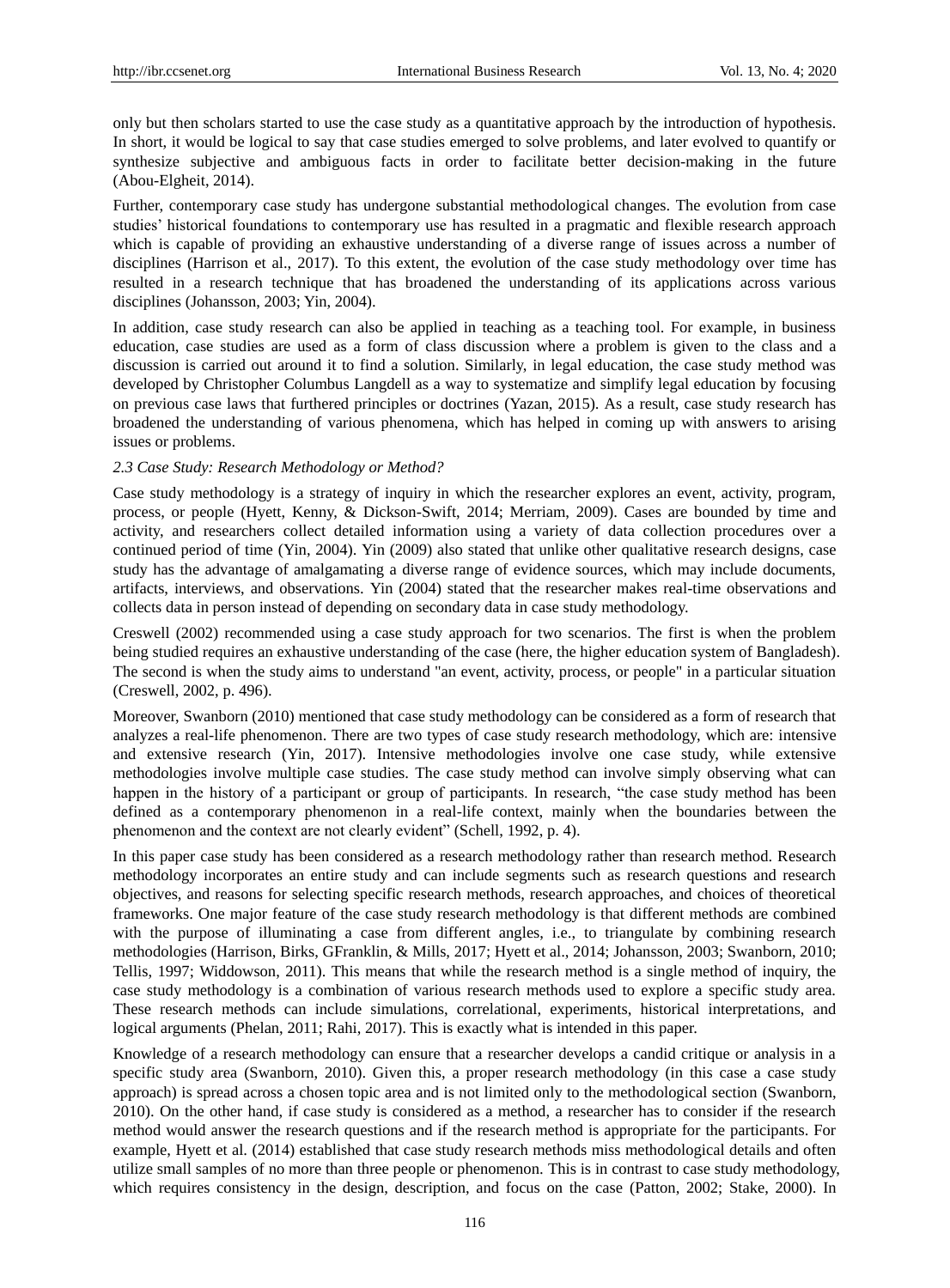essence, for case studies to adequately examine a given phenomenon, the case study research methodology can offer more understanding and/or interpretations of an issue.

As a research methodology, case study research can be evaluated by the number of sources used. For example, single sources of information provide a holistic overview of a given phenomenon, while multiple sources allow for the use of methodological triangulation (i.e., many methods are combined) [\(Denzin & Lincoln, 2003;](#page-9-10) [Schell,](#page-10-12)  [1992\)](#page-10-12). The interpretation is that research methods and research methodology in case studies can be distinguished on the basis of divergent sources of information. However, a concern raised among scholars is that the case study approach has limitations, which affects its recognition as a methodological approach [\(Hyett et al., 2014\)](#page-9-8). Limitations in case studies may arise from insufficiency of details regarding a study's design and rationale. As a consequence, it is increasingly necessary for researchers to ensure that adequate explanation is provided for the study's design so that readers may understand the study's direction.

#### *2.4 The Theory and Practice of Case Study Research*

Case study research provides a better understanding of a given research area by answering the how and why questions [\(Gerring, 2017;](#page-9-5) [Harrison et al., 2017;](#page-9-9) [Merriam, 2009\)](#page-10-10). This is where each case is examined on its own in order to compare identified mechanisms that can lead to theoretical conclusions [\(Ridder, 2017\)](#page-10-16). The underlying explanation is that case study research has various objectives in formulating a theory. Specifying the academic issues fundamentally begins with a clear outline of the specific issues of concern for a proposed study, and related to this process of considering issues is the basic need to clarify the underlying research questions, that is, the how and why questions [\(Yin, 2017;](#page-11-6) [Zainal, 2007\)](#page-11-11). In effect, case study research has different objectives concerning its contribution to theory. Ridder (2017) noted two overarching objectives of case study research in contributing to theory, stating that the strength of case study research can be derived in creating theory by expanding constructs and relationships within distinct settings; for example, in single case studies. As well, a case study is a way of advancing theories by the comparison of similarities and differences, including in multiple cases [\(Verschuren, 2003;](#page-11-12) [Yin, 2004,](#page-11-7) [2017\)](#page-11-6).

In perspective, single case studies are typically useful in cases that examine single propositions [\(Crosthwaite,](#page-9-11)  [Macleod, & Maicolm, 1997\)](#page-9-11). This design might also be used as a basis for an exploratory study of a given phenomenon, which might form the basis of a pilot study for a multiple case design. For the multiple case scenario, case designs are more common and are generally used to replicate findings and or support theoretical generalization processes [\(Crosthwaite et al., 1997\)](#page-9-11). By constructing a rich theoretical framework as the basis for individual cases, a single case study can broaden a theory or understanding of a given phenomenon of interest. For example, the process and context of faculty professional development in higher education. The underlying point is that case study research can be evaluated on its contribution to theory depending on its strengths or weaknesses [\(Swanborn, 2010;](#page-11-1) [Thompson, 2010\)](#page-11-13).

In essence, theory-building and testing or processes involving humans have been noted to consist of four dimensions, which are: time, thinking, people, and context [\(Woodside, 2010\)](#page-11-14). Time consists of the duration, and may be in minutes, hours, years, decades, or centuries. Thinking involves unconscious and conscious thinking and complex problem-solving [\(Exton, 2008;](#page-9-12) [Woodside, 2010\)](#page-11-14). People can involve one person, a group, or even native cultures as a whole. Lastly, context affects segments such as work, home, and school, among others. All these dimensions are applied to develop assumptions over a given issue, which helps in shaping the dominant theory across an area of study [\(Coelho, 2017\)](#page-9-13). This means that case study research can help in developing a more robust theory that may assist in identifying the links between the problem, interventions, and outcomes [\(Baker,](#page-8-4)  [2010\)](#page-8-4). The idea is to make sense of complex relationships that underlie a given area of research, such as faculty engagement in professional development in higher education. As well, case study research can examine the processes of implementation of identified drivers of change within a given study's context, and unravel the dynamics of change to provide better conclusions about a particular phenomenon [\(Coelho, 2017;](#page-9-13) [Verschuren,](#page-11-12)  [2003\)](#page-11-12).

For any case, the basis of case study practice is the implementation of a successful method, i.e., workable strategies. Good theories fundamentally translate into improved practice [\(Woodside, 2010\)](#page-11-14). Theory acts as a conduit for generating practice, which underscores an informed practice. Theory can also challenge existing methods by questioning fundamental assumptions by examining their relevance and usefulness to practice (Rule & John, 2015). Either way, a researcher can design a case study to test or apply a theory to a given practice or to generate a theory from practice. In effect, case study research can be a useful way of not only connecting theory to practice, but also to test a theory's relevance to practice [\(Flyvbjerg, 2006\)](#page-9-14). Case study research is, therefore, a research approach that can help researchers relate theory to practice.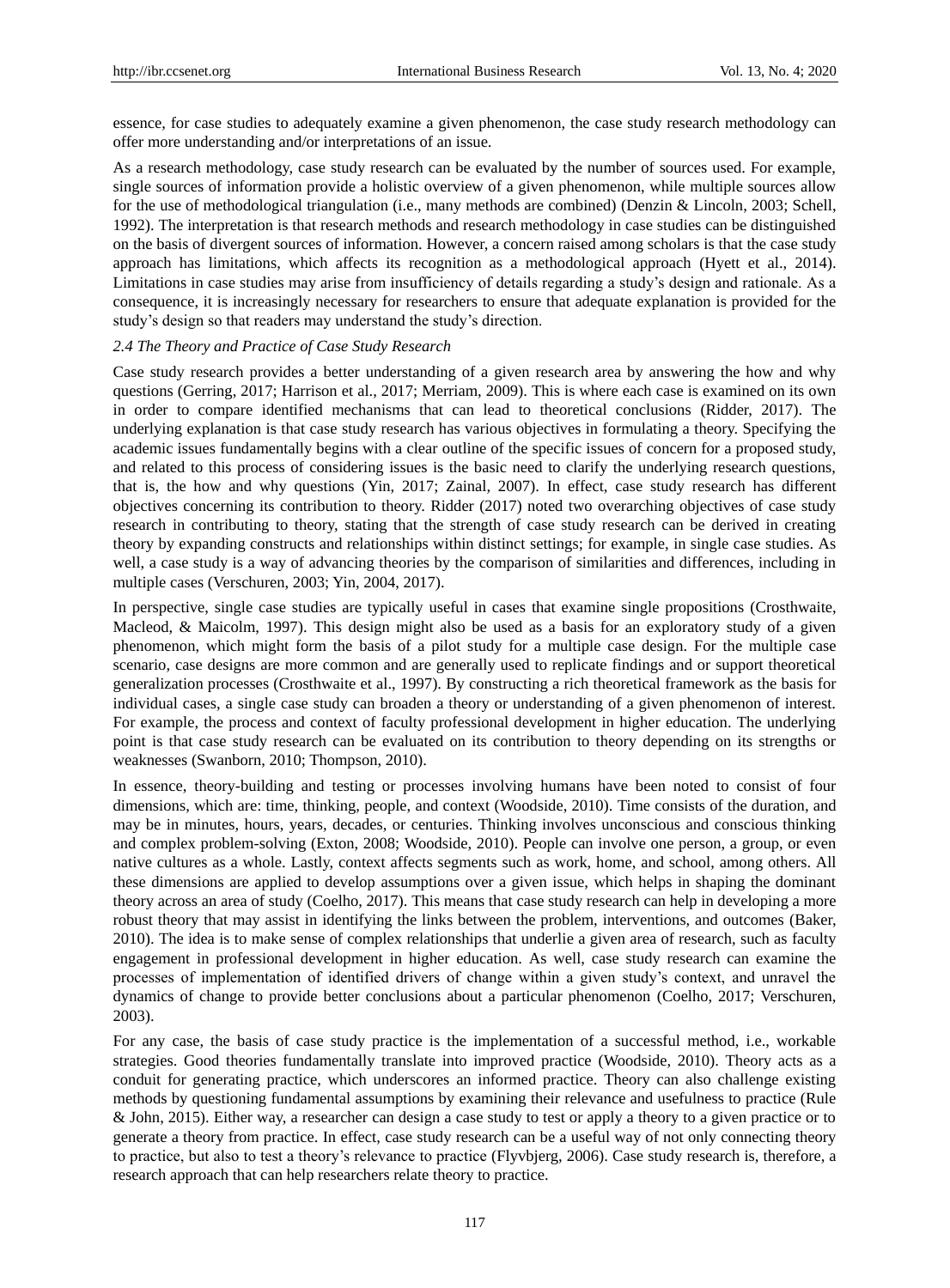Relating theory to practice requires an understanding of existing variables, whether simple or complex. In case study research, such as professional development in higher education, a case study may arise from theories or practice by basing the study on the experiences of the participants within the study (Rule  $\&$  John, 2015). Theory and practice in such a case may be derived from the existing knowledge or experiences of the participants in order to gain firsthand information in addressing a research issue or problem. Theory should be able to shed light on a practice, just as a practice should be able to shed light on theory [\(Boire, 2003;](#page-9-15) [Hyett et al., 2014\)](#page-9-8). The interaction point can help identify specific trends in any given case study research. It has been noted that it is crucial to recognize essential trends in case study research [\(Ridder, 2017\)](#page-10-16), and the idea is to obtain a better understanding of specific or arising trends, such as in professional development in higher education. Previously identified trends in professional development include the need for establishing quality standard frameworks and identifying the impact of educational technology, among others. In effect, case study research can be evaluated on its abilities to create better understanding, build, develop and test theories, and build practice toward more efficient approaches or strategies for influencing change within a given institution, organization, or sector [\(Gerring, 2017;](#page-9-5) [Thomas, 2016;](#page-11-15) [Yin, 2017\)](#page-11-6).

Further, the complexity of modern society has necessitated the need for professional development in fields such as higher education, in particular, exploration of how academics interpret their professional responsibilities for improved outcomes within a higher learning institution [\(Crawford, LePine, & Rich, 2010\)](#page-9-16). Case study methodology can be used in such exploration to understand the factors that have contributed to the shifts in the modern approach to educational research, especially with regard to professional development [\(Nahar et al., 2018;](#page-10-9) [Shiddike, 2016\)](#page-10-18). Higher education trends are increasingly focused on areas of quality improvement, quality assurance, and overall excellence [\(Jacob, Xiong, & Ye, 2015\)](#page-9-17).

In essence, the usefulness of the case study methodology is in determining trends involving the practices, skills, and experiences of primary stakeholders such as students, teachers, and university and college administrators. The idea is to gain insight into how professional development has been influenced by existing practices, policies, or even laws in the field of higher education [\(Nahar et al., 2018\)](#page-10-9). In fact, the basis of the case study methodology is the exploration and investigation of current realities or phenomena by conducting a thorough analysis of events in order to determine their relationships [\(Zainal, 2007\)](#page-11-11). The outcome sought in the use of a case study methodology in a field of inquiry such as professional development is the formulation of conclusions and recommendations that can influence policies, practices, or programs in higher education to fit with contemporary needs. In fact, in one particular study, the researchers used the following data collection methods which are at the heart of the case study methodology, which were: interviews with faculties, specific PhD holders' senior professions. The findings from such a study can help a researcher express their discoveries and formulate their conclusions and recommendations for a particular area of study.

## *2.5 Application of the Case Study Approach in this Research Design*

A case study is commonly used as a methodology in educational research. The growing interest in using case studies as a research methodology in the field of education is because questions of meaning and processes are answered through understanding the context in which they exist [\(Merriam, 2009\)](#page-10-10). The basis is that case studies provide a more exhaustive approach to research in the field of education. One reason that the case study has become prominent as a teaching tool in recent times is that it agrees with the constructivism approach to learning [\(Nath, 2005\)](#page-10-19). This means that case studies shed light on the strategies that go beyond theory to suggest practices that can be applied in teaching and learning for better outcomes.

A research design can be the overall plan for connecting conceptual research problems to pertinent (and achievable) empirical research. In other words, the research design articulates which data are required, which methods are going to be used to collect and analyze the data, and how this approach will answer the research question(s) [\(Rahi, 2017\)](#page-10-14). As such, different research designs can be applied to different types of studies. Also, a research design is typically used to clarify the direction of the research, and usually involves the collection and analysis of information in seeking to gain more understanding of the research problem. As is known, four types of research designs can be used in conducting research, which are: descriptive, correlational, quasi-experimental, and experimental.

In essence, it is vital to evaluate whether or not a case study can be applied in a research design. The generalization or non-generalization of a case study can be used as a framework to gauge the appropriateness of a case study as a research design, for instance, asking whether the case study offers a narrow explanation or a more comprehensive explanation. Either way, the case study approach should be tied to an acceptable statistical premise to ensure that there is no generalization. This is because generalizations are the exception rather than the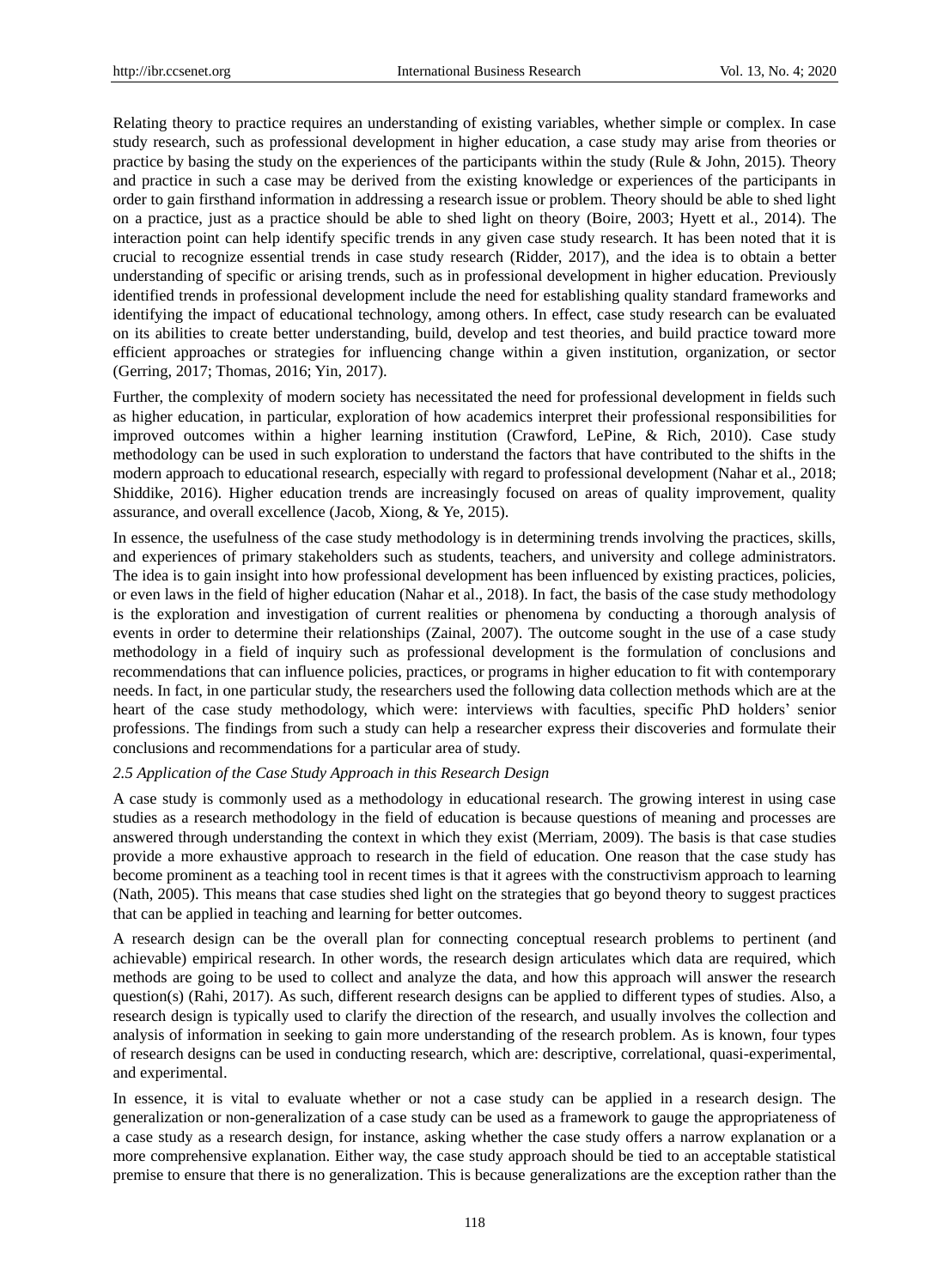norm in case studies.

Yin (2003) argued that depending on the study purpose, there are three types of case studies, i.e., exploratory case studies, explanatory case studies, and descriptive case studies. Exploratory case studies aim to explore any phenomenon in the data, which serves as a point of interest for the researcher, and is also used to define the framework of future research. As stated by (Yin, 2003, p. 6), "In this type of case study, fieldwork and data collection are undertaken prior to the final definition of study questions and hypotheses." In contrast, explanatory case studies are used to define how and why an experience took place. This type of study seeks to specify "clues to possible cause-and-effect relationships" (Yin, 2003, p. 7). Finally, the descriptive case study is used to develop answers to a series of questions based on theoretical constructs and the intricacies of an experience (Yin, 2003; Stake, 1995). A case study can begin by writing down specific points that the study wants to investigate. Not only will noting down the study points help with creating more understanding by exploration, but will also assist in the analysis of data to come up with relevant conclusions.

## *2.6 Data Collection Methods*

The primary source of data collection are one-on-one interviews which are conducted face-to-face. The interview protocol is semi-structured and open-ended questions, as suggested by [Rubin and Rubin \(2005\)](#page-10-20) in their responsive interviewing model. Participants are asked pre-chosen set of questions "to stimulate responses from [each] interviewee" (Merriam, 2009, p. 96) with follow-up prompts to elicit strong descriptions and arguments.

Each interview is scheduled for ninety minutes to two hours. As the questions are open-ended, participants might need more than an hour to finish the interview. According to [Rubin and Rubin \(2005\),](#page-10-20) the responsive interviewing model requires the researcher to probe deeply by asking additional questions based on an interviewee's first response. Applying the responsive interviewing model in this study will assist me in obtaining a concrete and profound understanding of Bangladeshi university faculty's' engagement in professional development. The interviews will be recorded as mp3 files with the help of a digital voice recorder that will be placed within reach of the participants, who will be informed that they can pause or stop the recording at any time. Subsequently, I will proceed to interview each participant individually. As [Boje \(2002\)](#page-9-18) suggested, in qualitative research interviews, the researcher's records are more important than the interviewees' words, experiences, and actions, all of which are narrative expressions. In addition, the open-ended questions used in the interviews will be in accordance with the research questions. Transcription of the audio files will produce unstructured text data [\(Creswell, 2014\)](#page-9-1), and so after the interviews I will transcribe the data with the consent of the interviewees.

#### *2.7 Data Analysis and Interpretation*

A qualitative research approach involves a continuous interplay between data collection, data analysis, and data interpretation [\(Strauss & Corbin, 1998\)](#page-11-16). Consequently, I will start to analyze the data following the first interview to identify patterns and to facilitate subsequent data collection. According to [Patton \(2002\),](#page-10-15) every qualitative study is distinctive because each phase of the study depends on the research skills of the enquirer. Qualitative analysis also depends on the analytical skills of the researcher. In view of this and to capture every significant step during the data analysis, I intend to use a formative and summative analytical approach, as suggested by [Bogdan and Biklen \(2007\).](#page-9-19) This formative and summative analytical approach implies that my analytical method will be progressive; starting with analysis during the fieldwork and ending with the final analysis after the data have been collected. My decision to start the analysis during the fieldwork is founded on the need to guarantee the credibility of the research findings, as explained by [Guba and Lincoln \(1989\).](#page-9-20) Field analysis will also help me to reduce, compile, and organize the main ideas into easily manageable categories and concepts [\(Merriam, 1988\)](#page-10-21) so that I do not end up with confusing or disorganized data. According to [Esterberg](#page-9-21)  (2002), "getting intimate with data" (p. 157) is a primary objective that involves immersing oneself in the interview transcripts. Moreover, Esterberg also talked about the data coding system, and stated that open coding is a process where "you work intensively with your data, line by line, identifying themes and categories that seem of interest" (p. 158).

I will follow Creswell's [\(2014\)](#page-9-1) six steps for data analysis process. Creswell described "an interactive practice" for data analysis, which involves the following:

- 1. The researcher should organize and compile the data for analysis.
- 2. Researcher should read through the data.
- 3. The researcher begins detailed analysis with a coding process.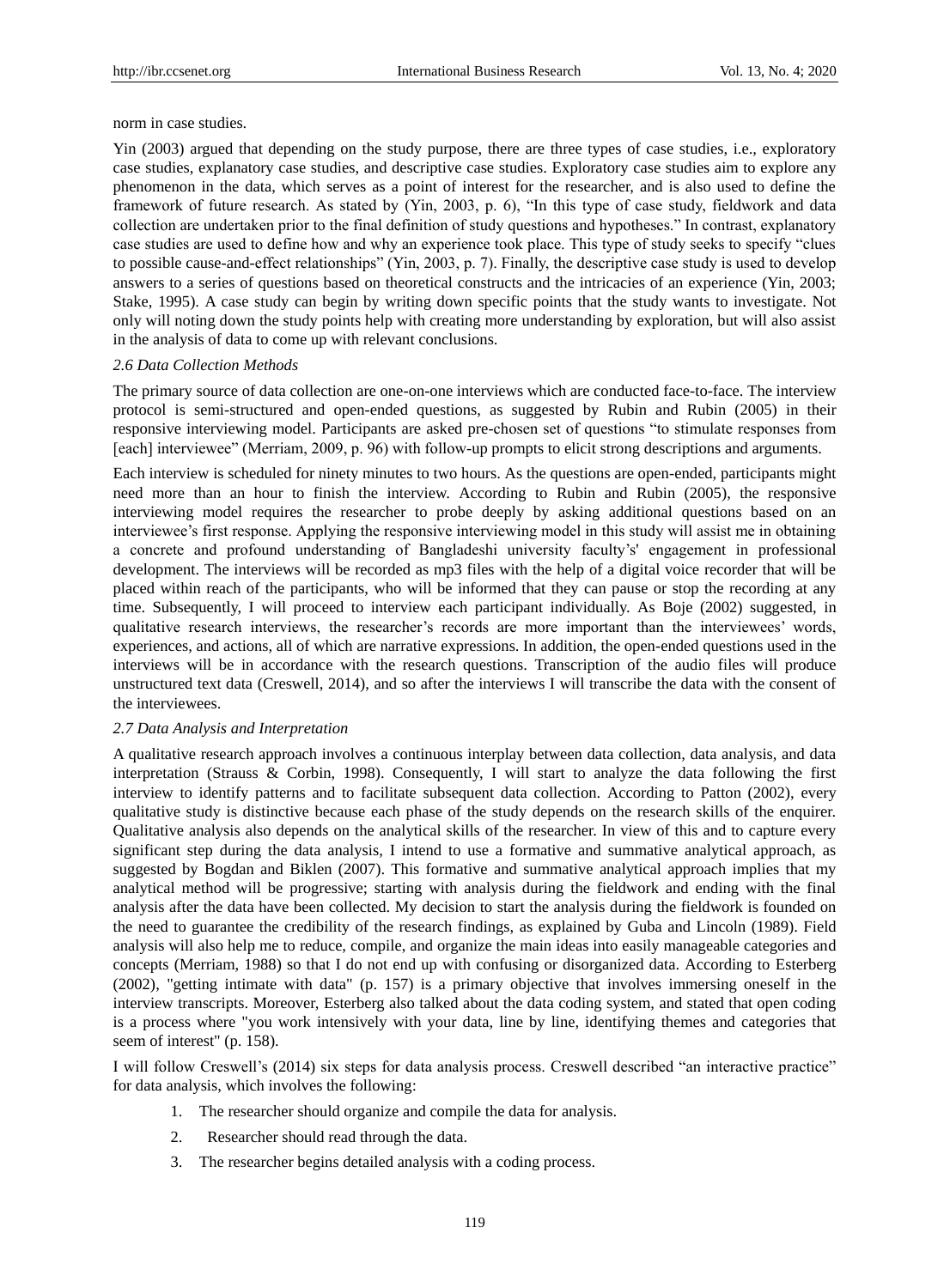- 4. The researcher uses the coding process to generate a description of the setting or categories during data analysis.
- 5. The researcher should findings the data description and themes based on the participants' responses, which will be represented in the qualitative narrative.
- 6. Finally, the researcher interprets the meaning of the data.

To follow Creswell (2014), I will organize and interpret the data step-by-step based on the research questions. Lastly, I will then employ thematic analysis, as described by [Buetow \(2010\).](#page-9-22) Based on the research questions, the related sections of the data for each participant will be separated. This isolation will help me to obtain the patterns and themes. Subsequently, the themes and designs will be cross-examined in order to determine any relationships between them. The categorized data will then be linked to the observations recorded in the field notes and the data obtained from the archival material. I will highlight common issues in both the categorized data and the secondary data sources (i.e., archival materials and observations) and use them for the presentation and analysis of the findings of the study.

## *2.8 Credibility, Trustworthiness, and Transferability*

[Guba and Lincoln \(1989\)](#page-9-20) mentioned credibility, transferability, dependability, and conformability as the main features that determine the trustworthiness of a qualitative study. The authors stated that credibility is a vital element in ascertaining the integrity of a study, and relates to whether the deductions of a study are congruent with reality[. Shenton \(2004\)](#page-10-22) offered various ideas to ensure credible research, and to establish credibility in my research, I will apply some of those provisions. The first provision is the adoption of well-established research methods. As discussed throughout this paper, the methodology to be employed will be is supported by relevant literature that gives evidence of its practicability.

The second provision is the establishment of familiarity with the culture of the participants. This provision was also supported by [Guba and Lincoln \(1989\),](#page-9-20) who stated that prolonged engagement between the enquirer and the participants enhances their mutual trust. I was born and raised in Bangladesh and am therefore well conversant with Bangladeshi culture. Nonetheless, when I arrive in Bangladesh, I will meet with the participants before the interviews to give them further details of the importance of this study. I hope that these meetings will help to boost our mutual trust. In addition, the application of purposive sampling will enhance the credibility of this study by reducing any nonresponsive bias which may result from the absence of participants or their refusal to cooperate. Additionally, as mentioned in the data collection section, I will probe more deeply by tactfully rephrasing various questions and checking my interpretations with the participants. This method is also listed in the provisions provided by [Shenton \(2004\)](#page-10-22) for enhancing credibility.

The trustworthiness element of a study is also concerned with the measures through which the deductions of the study can be replicated [\(Merriam, 2009\)](#page-10-10). For instance, if a similar study was to be conducted, to a large extent it should yield similar results. Because my research design is practical and I will be using a qualitative approach, it seems likely that the results of this study could be replicated. I have carefully designed the study so that it is well considered, based on the research questions. Therefore, I expect the study to achieve a high level of trustworthiness. However, depending on the context in which people live, their viewpoints may change over time. Such circumstances would affect the extent to which the findings of the study might be replicable. According to [Merriam \(1988\),](#page-10-21) transferability measures the level of applicability of the findings of a study to other settings. Hence, transferability is the measure by which the findings deduced from a sample can be applied to the whole population. Similarly, [Guba and Lincoln \(1989\)](#page-9-20) suggested that the enquirer is responsible for providing adequate background information relating to the fieldwork settings, which enables the reader to decide how transferable the results might be to other contexts. I will follow this suggestion throughout my research. The information I will collect during the fieldwork will be useful in providing the needed contextual information to facilitate transferability.

## *2.9 Limitations and Delimitations of This Study*

In this study, I am using the case study methodology. In my view, the most significant limitation of the study is the lack of generalizability of the findings. The findings represent only the views of the research participants, and therefore, the generalizability of the results should be assessed by the reader (Merriam, 1988). In other words, the study focuses on understanding the faculty members' experiences and their perspectives as they relate to academic research and their understandings of teaching and professional development in Bangladesh. Thus, the views of other higher education stakeholders like Bangladeshi educators, policy-makers, higher institutional administrators, students, and parents will not be incorporated in this study. The study will be based on ten to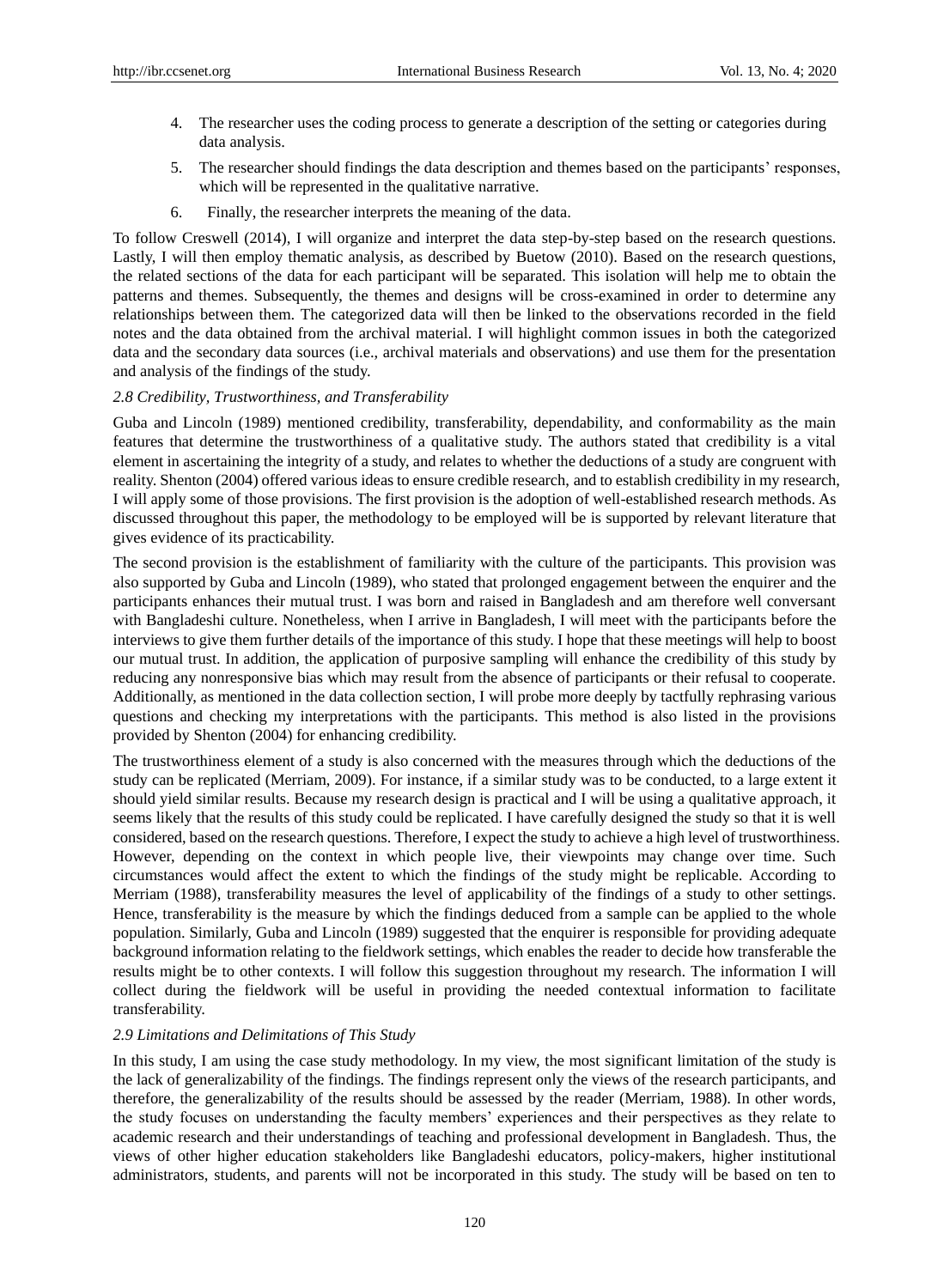twelve participants in one Bangladesh higher education institution who have professional development intervention experience and are interested in volunteering to participate in the research.

In addition, data for this study will be collected through one-on-one in-depth interviews only; I will use the pre-interview open-ended protocol for collecting the data, and there will be no extensive review or use of the participants' employment documents and records, partly because of the issues of confidentiality. The research design will depend solely on qualitative data-gathering methods. Finally, the researcher's personal experience, background as a Bangladeshi national, engagement in higher institution teaching, and familiarity with the issues relating to faculty engagement in professional development will influence the interpretation of the research data.

In this research, due to budget and time constraints for the fieldwork, I am delimiting myself to selecting the participants from one Bangladeshi higher education institution. In addition, as I am interested in doing a case study, I have to limit myself with the case study research design, which is also considered a delimitation in the study.

#### **3. Summary and Conclusion**

#### *3.1 Summary of This Paper*

This is a case study that will be conducted in Bangladesh. The topic of this study is faculty engagement in professional development in higher education in Bangladesh. Faculty engagement in professional development is a fairly new field, and is significant from the perspective of higher education in Bangladesh. The research will be conducted at the 100-year-old, highly reputed Bangladeshi higher educational institution of the University of Dhaka in Bangladesh. Twelve professors will be invited to participate as respondents for this study. Open-ended semi-structured questionnaires will be given out in the interviews, and NVIVO software will be used for coding the data analysis and interpretation of issues for validity and reliability. This paper concludes with a discussion on case study limitations and delimitations.

Moreover, this paper discusses a rationale for the use of the case study research methodology, followed by a review of the research questions, significance, and procedures. This paper also presents debates of the case study research methodology or research method, the rationale for the case study research methodology, and the application of the case study approach in investigating higher education faculty engagement in professional development.

#### *3.2 Conclusion*

A case study is a form of inquiry that seeks to investigate specific phenomena by examining and proposing solutions that are likely to eliminate ambiguities in understanding. Historically, case studies emerged to solve problems, and later evolved to quantify or systemize ambiguous facts in order to provide better pictures for future decision-making. Case studies rely on extensive examination of a given phenomenon to form conclusions and recommendations. In essence, a case study can analyze and give meaning to an unclear situation. A pertinent unclear situation is in the field of educational research, where the analysis of professional development trends using case studies may be used to gain a more in-depth understanding of the subject area. Therefore, a case study may be viewed as a research methodology, especially if it utilizes multiple sources instead of single sources, which is the case in other research methods. Case studies, as a research methodology, can offer insightful, in-depth, and useful information to address a particular issue or problem.

## **References**

<span id="page-8-3"></span>Abou-Elgheit, E. (2014). *Case study development and applications.* International School of Management. Retrieved from

[https://www.academia.edu/5626335/Introduction\\_to\\_Case\\_Study\\_and\\_Case\\_Study\\_Research\\_Method](https://www.academia.edu/5626335/Introduction_to_Case_Study_and_Case_Study_Research_Method)

<span id="page-8-0"></span>Ahmed, I., & Iqbal, I. (2018). *University of Dhaka: In Search for Excellence Issues and Policy Recommendations*. Retrieved from

<http://fes-bangladesh.org/files/daten/publications/University%20of%20Dhaka.pdf>

- <span id="page-8-1"></span>Akareem, H. S., & Hossain, S. S. (2016). Determinants of education quality: what makes students' perception different. *Open Review of Educational Research, 3*(1), 52-67. <https://doi.org/10.1080/23265507.2016.1155167>
- <span id="page-8-2"></span>Badruzzaman, M., & Mian, M. N. (2015). Right to education in Bangladesh: An appraisal for constitutional guarantee. *Journal of Studies in Social Sciences, 13*(1), 1-34.
- <span id="page-8-4"></span>Baker, G. R. (2010). The contribution of case study research to knowledge of how to improve quality of care. *BMJ Quality and Safety, 20*(1), i30-i35. https://doi.org/10.1136/bmjqs.2010.046490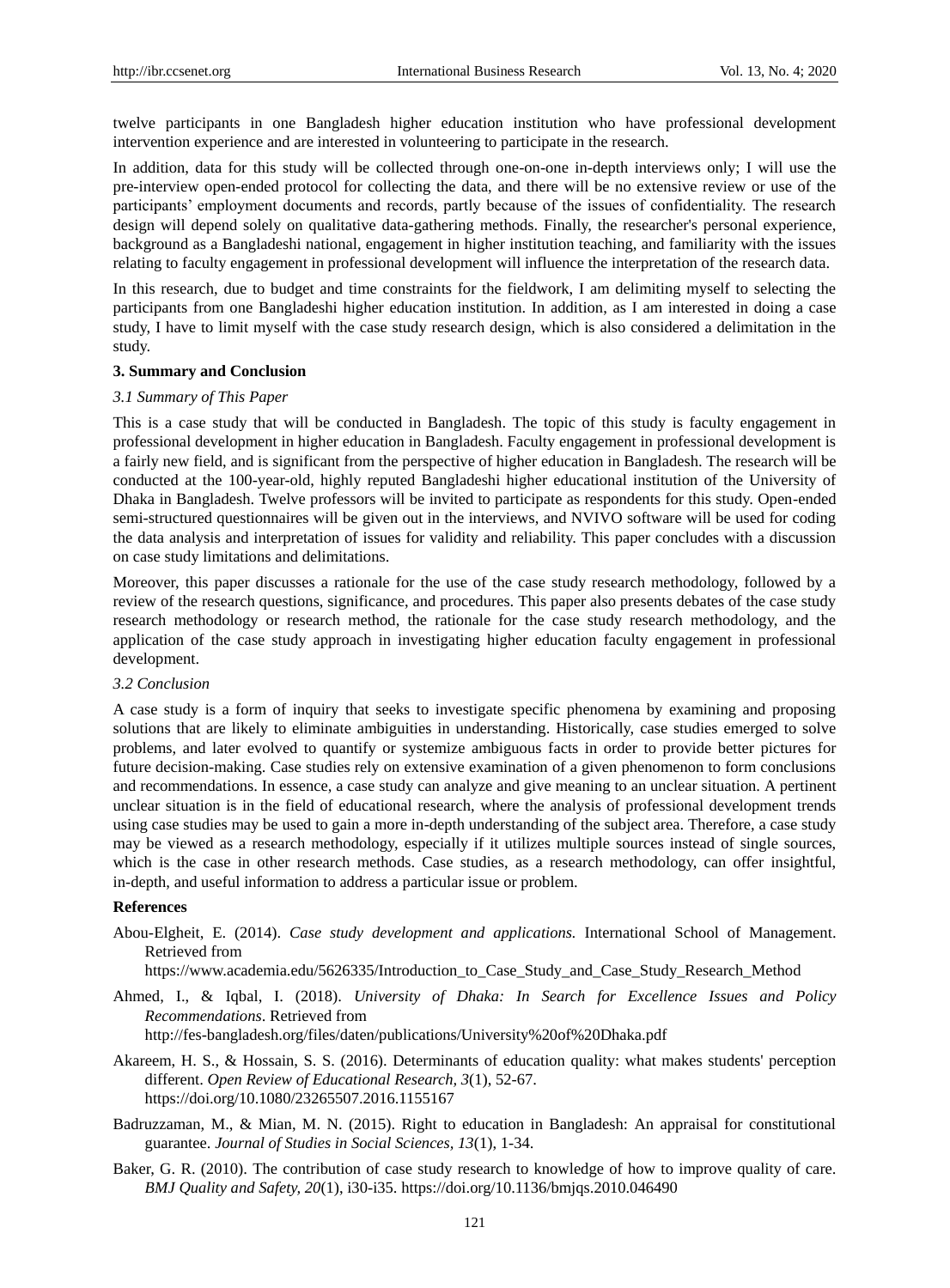- <span id="page-9-2"></span>Barman, A., & Ray, M. S. (2011). Faculty engagement in higher educational institution: A proposed model. *Romanian Journal for Multidimensional Education*. Retrieved from [https://www.researchgate.net/publication/215713725\\_1\\_Faculty\\_Engagement\\_in\\_Higher\\_Educational\\_Insti](https://www.researchgate.net/publication/215713725_1_Faculty_Engagement_in_Higher_Educational_Institution_-A_proposed_model/download) [tution\\_-A\\_proposed\\_model/download](https://www.researchgate.net/publication/215713725_1_Faculty_Engagement_in_Higher_Educational_Institution_-A_proposed_model/download)
- <span id="page-9-4"></span>Behari-Leak, K. (2017). New academics, new higher education contexts: A critical perspective on professional development. *Teaching in Higher Education, 22*(5), 485-500. <https://doi.org/10.1080/13562517.2016.1273215>
- <span id="page-9-19"></span>Bogdan, R. C., & Biklen, S. K. (2007). *Qualitative research for education: An introduction to theory and methods* (5th ed.). New York: Pearson Education Group.
- <span id="page-9-15"></span>Boire, R. (2003). *A healing to teaching: A case study.* (Master of Education). University of Saskatchewan, Saskatoon.
- <span id="page-9-18"></span>Boje, D. (2002). Narrative inquiry: Experience and story in qualitative research. *Human Relations, 55*(6), 731-745.
- <span id="page-9-22"></span>Buetow, S. (2010). Thematic analysis and its reconceptualization as 'saliency analysis'. *Journal of Health Services Research & Policy, 15*(2), 123-125.<https://doi.org/10.1258/jhsrp.2009.009081>
- <span id="page-9-13"></span>Coelho, R. (2017). *Leadership and teacher engagement: A case study.* (Doctor of Education). Creighton University.
- <span id="page-9-16"></span>Crawford, E. R., LePine, J. A., & Rich, B. L. (2010). Linking job demands and resources to employee engagement and burnout: a theoritical extension and meta-analytic test. *Journal of Applied Psychology, 95*(5), 834-848.<https://doi.org/10.1037/a0019364>
- <span id="page-9-0"></span>Creswell, J. W. (2002). *Educational research: Planning, conducting, and evaluating quantitative and qualitative research*. Upper Saddle River, NJ: Merrill Prentic Hall.
- <span id="page-9-1"></span>Creswell, J. W. (2014). *Research Design: Qualitative, Quantitative, and Mixed Methods Approaches* (4th ed.). California: SAGE.
- <span id="page-9-11"></span>Crosthwaite, J., Macleod, N., & Maicolm, B. (1997). *Case Studies: Theory and Practice in Agricultural Economics*. Paper presented at the A paper presented to the 41st Conference of the Australian Agriculture and Resource management Economics Society, Gold Coast.
- <span id="page-9-6"></span>Crowe, S., Cresswell, K., Robertson, A., Huby, G., Avery, A., & Sheikh, A. (2011). The case study approach. *BMC Medical Research Methodology, 11*(100), 1-9[. https://doi.org/10.1186/1471-2288-11-100](https://doi.org/10.1186/1471-2288-11-100)
- <span id="page-9-10"></span>Denzin, N. K., & Lincoln, Y. S. (2003). *The landscape of qualitative research: Theories and issues* (2nd ed.). Thousand Oaks, CA: Sage.
- <span id="page-9-7"></span>Encyclopedia of Case Study Research. (2010). (A. J. Mills, G. Durepos, & E. Wiebe Eds. Vol. 1 & 2). Los Angeles, London: Sage.
- <span id="page-9-21"></span>Esterberg, K. G. (2002). *Qualitative methods in social research*. Boston, MA: McGraw-Hill.
- <span id="page-9-12"></span>Exton, V. N. (2008). *A qualitative case study of developing teacher identity among American Indian seondary teachers from the UTE teaher training program.* (Doctor of Education). Utah State University, Logan Utah.
- <span id="page-9-14"></span>Flyvbjerg, B. (2006). Five misunderstanding about case-study research. *Qualitative Inquiry, 12*(2), 219-245. <https://doi.org/10.1177/1077800405284363>
- <span id="page-9-5"></span>Gerring, J. (2017). *Case study research: principles and practices* (C. Elman, J. Grerring, & J. Mahoney Eds. 2nd ed.). UK: Cambridge University press.
- <span id="page-9-20"></span>Guba, E. G., & Lincoln, Y. S. (1989). *Fourth generation evaluation*. New Delhi, India: Sage.
- <span id="page-9-9"></span>Harrison, H., Birks, M., GFranklin, R., & Mills, J. (2017). Case study research: Foundations and methodological orientations. *Forum: Qualitative Social Research, 18*(1), 1-17.
- <span id="page-9-3"></span>Hossain, M. M., & Khan, A. M. (2014). Higher education reform in Bangladesh: An analysis. *Mediterranean Journal of Social Sciences, 5*(9), 423-427[. https://doi.org/10.5901/mjss.2014.v5n9p423](https://doi.org/10.5901/mjss.2014.v5n9p423)
- <span id="page-9-8"></span>Hyett, N., Kenny, A., & Dickson-Swift, V. (2014). Methodology or method? A critical review of qualitative case study reports. *International Journal of qualitative studies on health and well-being*, 01-13. <https://doi.org/10.3402/qhw.v9.23606>
- <span id="page-9-17"></span>Jacob, W. J., Xiong, W., & Ye, H. (2015). Professional development programmes at world-class universities.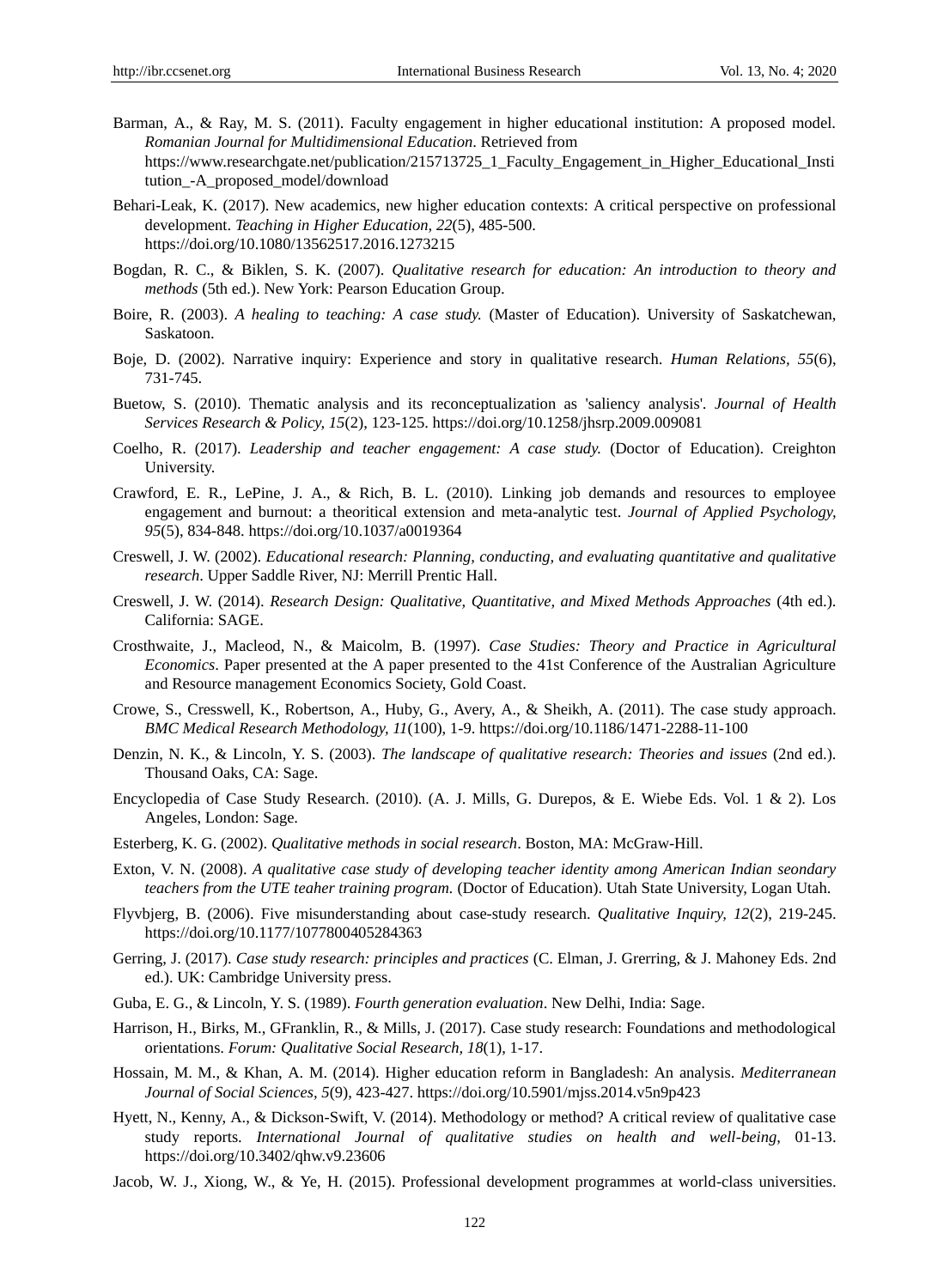*Palgrave Communications*. https://doi.org/10.1057/palcomms.2015.2

- <span id="page-10-11"></span>Johansson, R. (2003). *Case study methodology*. Paper presented at the Methodologies in Housing Research, Royel Institute of Technology.
- <span id="page-10-21"></span>Merriam, S. B. (1988). *Case Study Research in Education: A Qualitative Approach*. San Francisco: Jossey-Bass.

<span id="page-10-10"></span>Merriam, S. B. (2009). *Case study research in education*. San Francisco, CA: Jossey-Bass.

- <span id="page-10-9"></span>Nahar, N., Hossain, S., & Tazmeen, A. (2018). *Establishment of an effective institutional quality assurance cell in a higher education institution of Bangladesh: Case study North South University*. Paper presented at the First International Conference on Quality Assurance in Higher Education, North South University, Dhaka, Bangladesh.
- <span id="page-10-19"></span>Nath, J. L. (2005). The roles of case studies in the education field. *International Journal of Case Study Method Research & Application, 17*(3), 396-400.
- <span id="page-10-15"></span>Patton, M. Q. (2002). *Qualitative Research & Evaluation Methods*. Thousand Oaks, CA: Sage.
- <span id="page-10-13"></span>Phelan, S. (2011). Case study research: design and methods. *Evaluation & Research in Education, 24*(3), 221-222.<https://doi.org/10.1080/09500790.2011.582317>
- <span id="page-10-1"></span>Plano Clark, V., & Ivankova, T. (2016). *Mixed methods research: A guide to the field*. Thousand Oaks, CA: Sage Publications. https://doi.org/10.4135/9781483398341
- <span id="page-10-14"></span>Rahi, S. (2017). Research design and methods: A systematic review of research paradigms, sampling issues and instruments development. *International Journal of Economics & Management Sciences, 6*(2), 1-5. <https://doi.org/10.4172/2162-6359.1000403>
- <span id="page-10-2"></span>Rahman, A. A., & Shiddike, M. O. (2019). Agendas for future training transfer research: Pakistan's perspective. *Developing Country Studies, 9*(4), 39-48[. https://doi.org/10.7176/DCS/9-4-06](https://doi.org/10.7176/DCS/9-4-06)
- <span id="page-10-3"></span>Rahman, A. A., & Shiddike, M. O. (2020). Mixed methods in human resource development: Reviewing the research literature. *International Journal of business and management, 15*(3), 25-36. <https://doi.org/10.5539/ijbm.v15n3p25>
- <span id="page-10-16"></span>Ridder, H. (2017). The theory contribution of case study research designs. *Business Research, 10*, 281-305. <https://doi.org/10.1007/s40685-017-0045-z>
- <span id="page-10-20"></span>Rubin, H. J., & Rubin, I. (2005). *Qualitative interviewing: the art of hearing data*. CA: Sage: Thousnad Oaks. https://doi.org/10.4135/9781452226651
- <span id="page-10-17"></span>Rule, P., & John, V. M. (2015). A necessary dialogue: Theory in case study research. *International Journal of Qualitative Methods, 1*(11), 1-11.<https://doi.org/10.1177/1609406915611575>
- <span id="page-10-0"></span>Russell, B. (2012). *Social Research Methods: Qualitative and Quantitative Approaches*. Thousnad Oaks: CA: Sage.
- <span id="page-10-8"></span>Sarker, S. H., & Hossain, S. Z. (2016). Budgetary challenges of higher education: Evidence from Bangladesh. *Journal of education and practice, 7*(12), 32-41.
- <span id="page-10-7"></span>Sarker, S. H., Rana, S., & Zitu, R. A. (2013). Challenges of quality education in Bangladesh: A study on public universities. *Journal of education and practice, 4*(8), 151-161.
- <span id="page-10-12"></span>Schell, C. (1992). *The value of the case study as a research strategy* manchester, UK.
- <span id="page-10-22"></span>Shenton, A. K. (2004). Strategies for ensuring trustworthiness in qualitative research projects. *Education for Information, 22*(1), 63-75[. https://doi.org/10.3233/EFI-2004-22201](https://doi.org/10.3233/EFI-2004-22201)
- <span id="page-10-18"></span>Shiddike, M. O. (2016). *Teacher engagement in national partisan politics: A Bangladesh case study.* (Master of Education). University of Regina, Regina, Canada.
- <span id="page-10-5"></span>Shiddike, M. O. (2019). A case study of teacher engagement in partisan politics and it's influences on students learning and classroom practices: Perspective on Bangladesh. *World Journal of Education, 9*(3), 22-29. <https://doi.org/10.5430/wje.v9n3p22>
- <span id="page-10-4"></span>Shiddike, M. O., & Rahman, A. A. (2019). Engaging faculty in professional development: Lessons from Bangladesh. *Journal of Educational and Developmental Psychology, 9*(2), 124-137. <https://doi.org/10.5539/jedp.v9n2p124>
- <span id="page-10-6"></span>Shuva, N. Z., & Taisir, R. (2016). Faculty members' perceptions and use of open access journals: Bangladesh perspective. *International Federation of Library Associations and Instructions, 42*(1), 36-48.